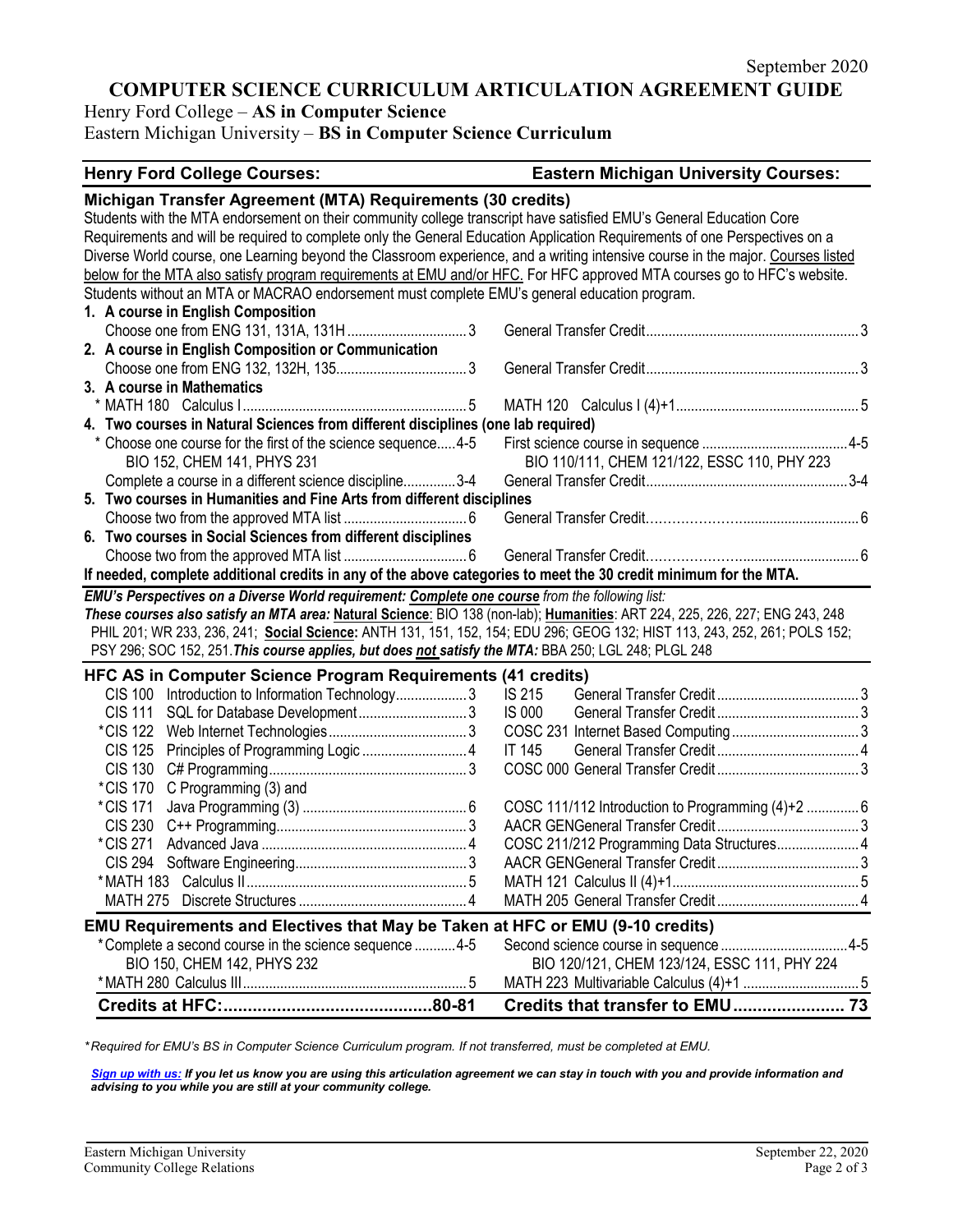# **COMPUTER SCIENCE CURRICULUM ARTICULATION AGREEMENT GUIDE**

Henry Ford College – **AS in Computer Science**

Eastern Michigan University – **BS in Computer Science Curriculum**

# **Completion of EMU's BS in Computer Science Curriculum**

#### **Major Requirements (51 credits) Mathematics Requirements (3 credits)**

|          | Mathematics Requirements (3 credits) |  |
|----------|--------------------------------------|--|
| STAT 360 |                                      |  |

#### **Additional MATH/STAT course (6 credits)**

# **Required Computer Science Courses (22 credits)**

| <b>COSC 221</b> | Computer Organization I3                 |  |
|-----------------|------------------------------------------|--|
| <b>COSC 311</b> | Algorithms and Data Structures 4         |  |
| <b>COSC 314</b> | Computational Discrete Structures 4      |  |
| <b>COSC 321</b> |                                          |  |
| <b>COSC 341</b> | Programming Languages4                   |  |
| <b>COSC 381</b> | Software Engineering Solutions4          |  |
| 1COSC 481W      | Software Engineering and Senior Project3 |  |
|                 |                                          |  |

#### **Restricted Elective Courses (20 credits)**

Choose five courses from the following. At a minimum, two courses must be from List A. The remaining three courses may be selected from either list.

### List A

- COSC 423 Computer Operating Systems
- COSC 439 Computing Network Principles
- COSC 444 Found of Automata & Languages
- COSC 471 Database Principles

#### List B

- COSC 374 Applied Cryptography
- COSC 411 Algorithm Design and Analysis
- COSC 421 Systems Programming
- COSC 422 Intro to Microprocessors
- COSC 426 Software Dylpmnt for Mobile Devices
- COSC 436 Web Programming
- COSC 445 Compiler Construction<br>COSC 456 Computer Graphics
- COSC 456 Computer Graphics<br>COSC 457 Computer Game Pro
- COSC 457 Computer Game Programming<br>COSC 461 Heuristic Programming
- Heuristic Programming
- COSC 462 Introduction to Information Retrieval<br>COSC 472 Big Data I
- COSC 472
- COSC 473 Big Data II
- COSC 480 Special Topics (4)

# **LBC Requirement**

Students must complete one "Learning Beyond the Classroom" course or noncredit experience offered by EMU. Consult the undergraduate catalog or your major advisor for options.

*1 Satisfies EMU's Writing Intensive requirement.*